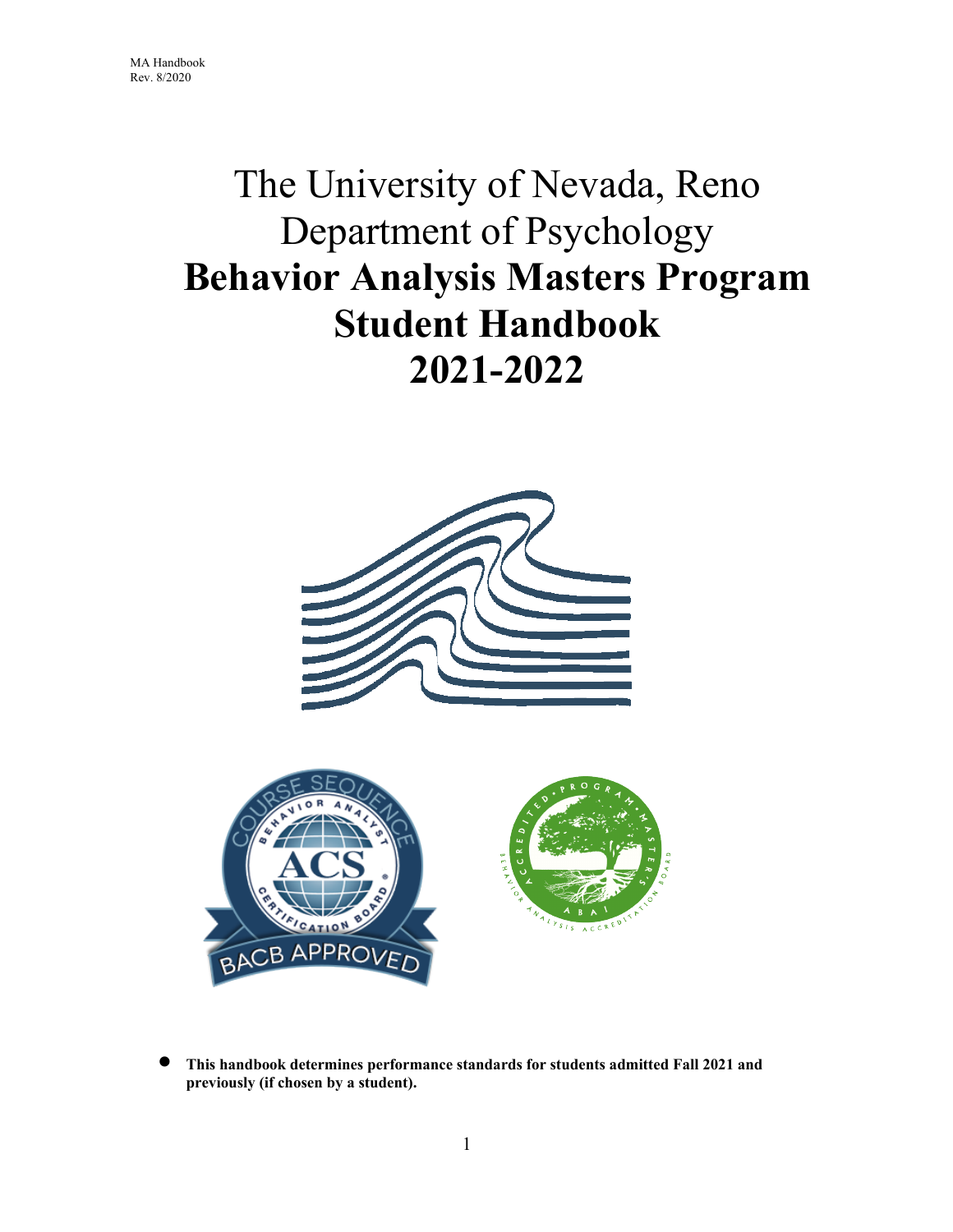## DEPARTMENT OF PSYCHOLOGY

 The University of Nevada, Reno is a fully accredited, doctoral degree granting institution, serving over 20,000 students in 30 graduate and 70 undergraduate degree programs. The Department of Psychology is made up of three doctoral degree programs, including an APA accredited Clinical Program, the Cognitive & Brain Sciences program and the Association for Behavior Analysis International (ABAI) accredited Behavior Analysis Program. The Cognitive & Brain Sciences program and Behavior Analysis Program also offer Master's degrees. There are 31 faculty members in the Department, and approximately 1200 undergraduate majors and 130 graduate students in the various Department programs. An additional number of students are enrolled in Satellite Master's degree programs in Behavior Analysis in the United States and elsewhere. The Master's degree programs in Behavior Analysis are also accredited by ABAI.

## BEHAVIOR ANALYSIS PROGRAM

Behavior Analysis is a sub-division of the discipline of Psychology, distinguished by a unique philosophical, theoretical, and methodological orientation. The philosophical orientation is one of naturalistic monism. Historical and contextually-situated behaviorenvironment relations constitute its subject matter. Its method is experimental, with aims of description, prediction, and control of its subject matter. It has also a distinctive, widely applicable and highly effective technology.

## Mission Statement

The mission of the Behavior Analysis Program at the University of Nevada, Reno, is to strengthen Behavior Analysis as a scientific discipline and as a professional occupation.

## Program Goals

 The Behavior Analysis Program is committed to academic and financial success. It is the top priority and thus the first goal:

#### Goal 1: To assure the success of the Behavior Analysis Program.

Some of the means by which this goal may be accomplished include engendering support for the program from the university, securing additional faculty positions and graduate assistantships, providing service to the university through committee work, and supplying outreach to the community.

Strengthening the discipline and profession of Behavior Analysis entails operating in such a manner as to demonstrate continuous improvement in the program's effectiveness in achieving success. Hence, the second goal: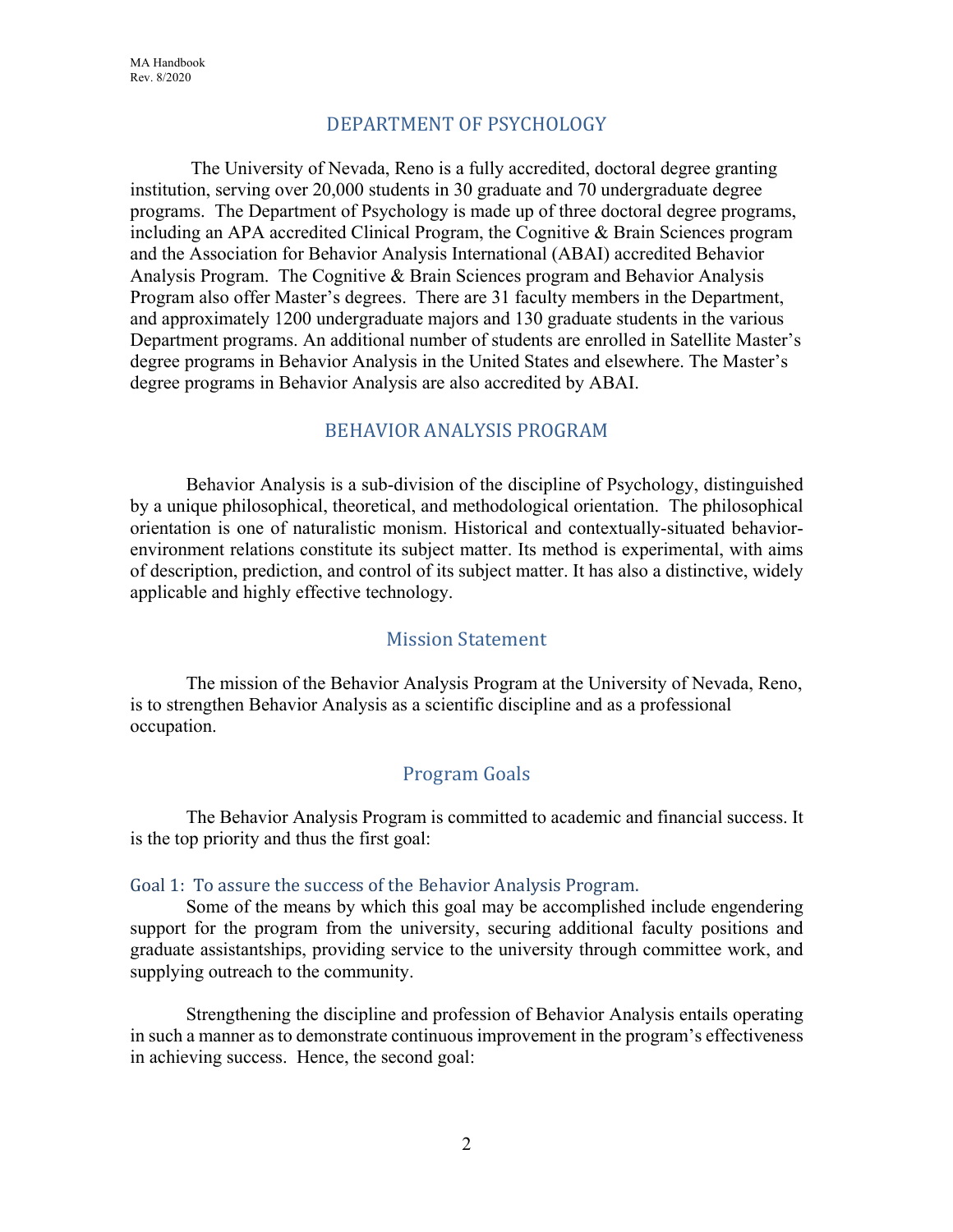## Goal 2: To demonstrate continuous improvement in program outcomes indicative of the accomplishment of its mission.

The means by which we may accomplish this goal is to articulate, implement, monitor, evaluate and modify our practices based on continuously collected data. The program operates in accordance with an ongoing Program Evaluation System for this purpose.

To accomplish these first two goals, it is necessary to enlist the participation of all program members and to do so in such a way as to foster enthusiasm and collegiality. Hence, the third goal:

## Goal 3: To engage all program participants in a genuine partnership, dedicated to the achievement of the program's mission.

Some of the means by which this goal is accomplished includes involving all program members in program governance, operating in accordance with open-book financial management practices, and working toward improved program evaluation outcomes.

# Program Objectives

Our objective for the program is to provide comprehensive training in behavior analysis, out of which more specialized basic, applied and theoretical interests in behavior analysis may be developed. A balance of basic, conceptual, and applied training is sought. More specifically, the objectives of the Behavior Analysis Program are:

- To preserve the accumulated knowledge of behavior science by imparting it to others.
- To develop the science of behavior through the production of new knowledge.
- To contribute to the betterment of society by the application of this knowledge.
- To assure the viability of the profession through participation in its governance.

# Administration and Management

## Program Director

The Behavior Analysis Program is administered by the Program Director, who reports to the Chair of the Psychology Department and serves as a member of the Department's Executive Committee. The Program Director provides leadership to the Program in the accomplishment of its mission.

## Behavior Analysis Training Committee

 The Behavior Analysis Training Committee (BATC) is the policy and decisionmaking body for the Behavior Analysis Program. The BATC is chaired by the Program Director, and is composed of all behavior analysis faculty plus two elected student representatives, one from each degree program. The Financial Officer is an ex-officio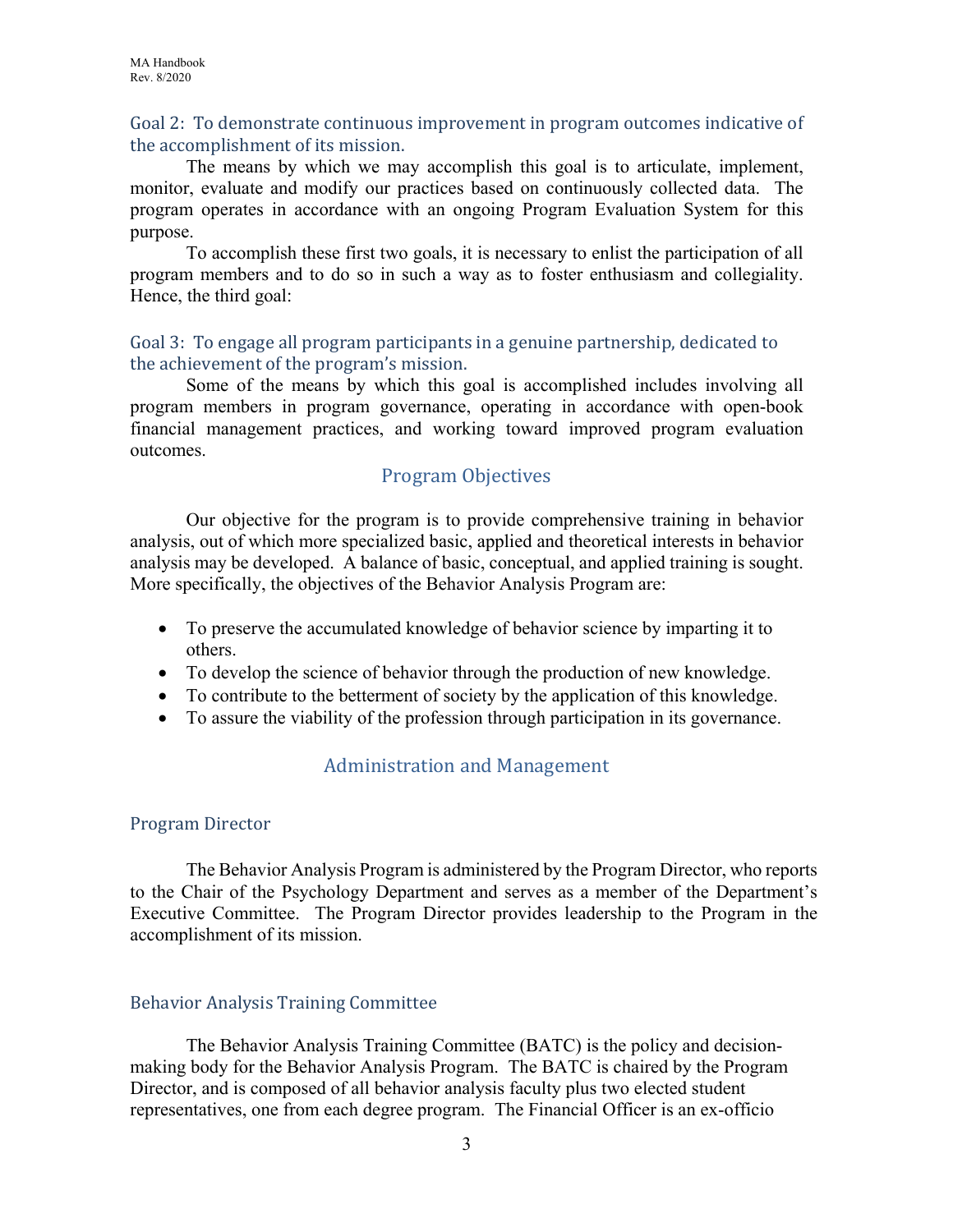member of the BATC. The operations of the Behavior Analysis Program are managed by way of a number of standing and ad hoc committees, including Admissions, Marketing, Courses & Curriculum, and Program Quality Assurance among others, as needed.

## Administrative Assistant

The financial operations of the Program are managed by the Administrative Assistant, who reports to the Program Director (Ramona Houmanfar). This person manages the BA office, and provides assistance associated with management of academic operations such as graduate admissions process, and acts in an advisory capacity to the BATC.

## Faculty

 The Behavior Analysis faculty presently consists of six core members, including: Bethany Contreras, Linda Hayes, Steve Hayes, Ramona Houmanfar, Matthew Lewon and Matthew Locey. Patrick Ghezzi and Larry Williams serve as emeritus faculty.

 The Behavior Analysis Program is program -based, meaning that the faculty members are available to advise the students in their respective labs on matters related to their education and training. Faculty serve as models in this regard for scholarship, professionalism, citizenship, and stewards of our science and its institutions.

## **Students**

We seek students who are committed to a behavioral orientation in psychology and who show research and scholarly potential as teachers, scientists and practitioners. We value both ability and accomplishment in our selection process and in our continuing support for our students. We work closely together, and it is thereby important to us that students fit in well with the group, both intellectually and interpersonally.

Students are expected to function independently, to take the initiative in developing research plans, and to assume responsibility for the direction and specific goals of their learning experiences. Students are expected to be able to schedule and manage their time effectively. The first two years of the program are much more structured than any later ones, as students are expected to complete most of the required courses during these years. It is important that classes and exams be completed on schedule, making it necessary for students to take required classes when they are offered. Students are expected to devote themselves to their studies full time, including summers throughout their tenure in the program.

We also believe students learn a great deal from each other. Consequently, we seek a heterogeneous student population, of younger and older students, both male and female, with racial and cultural diversity.

## Preparation for Graduate Study

It is expected that graduate students enrolling in the program have solid backgrounds in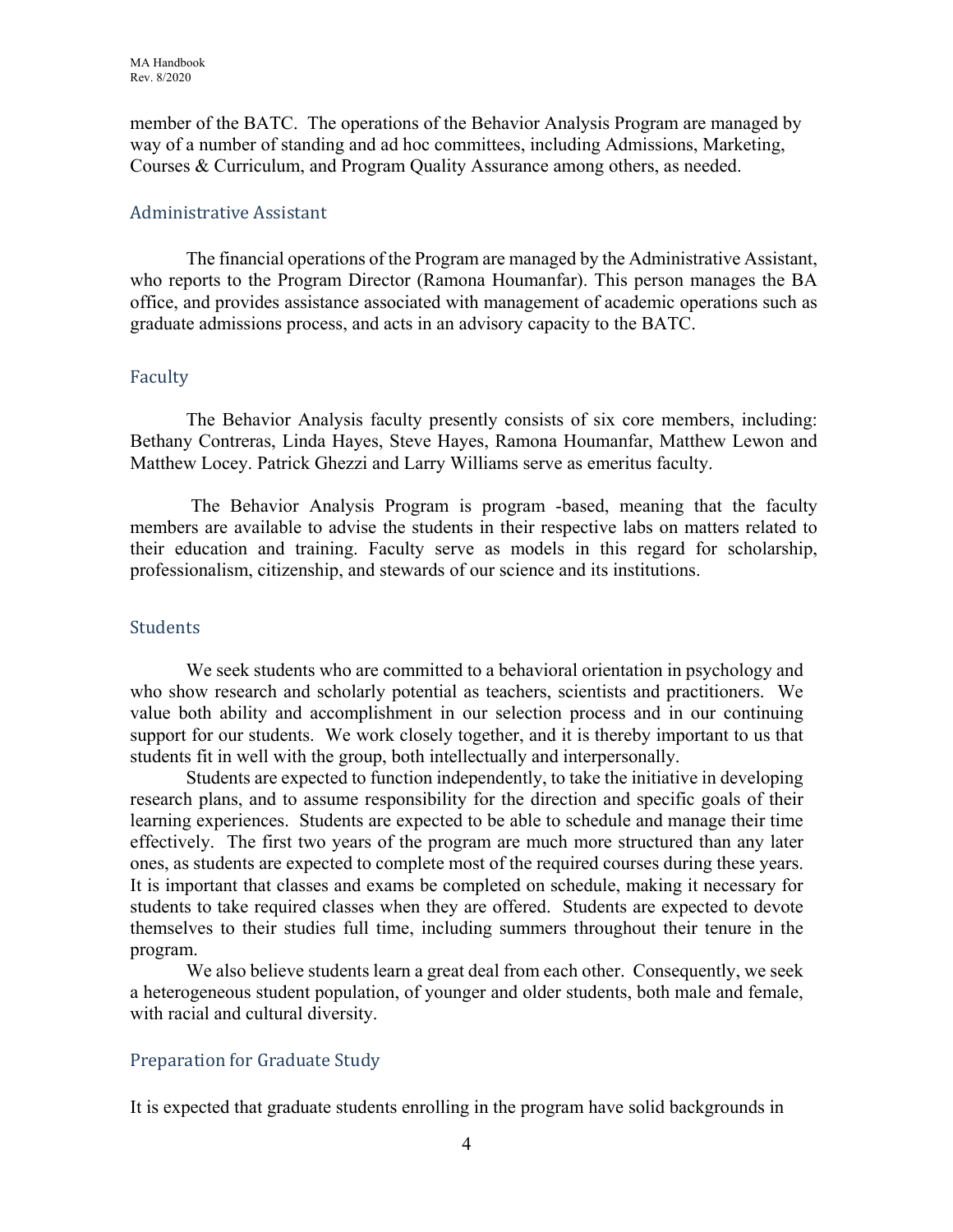psychology. If a deficiency is noted, students are required to eliminate the deficiency, either by taking courses or through other suitable means. In any case, students should indicate in a written proposal to the BATC how they plan to meet a particular deficiency. The program consists of course work, research, and practical training. These activities are described in detail below.

#### Didactic Courses

Course work in the program consists of 24 required credits in behavior analysis, as shown below. In addition, there are 6 credits of practical experience and 6 credits of thesis, for a grand total of 36 credits.

Ethics in Psychology Principles of Behavior Radical Behaviorism **or** Behavior Analysis of Language & Cognition Experimental Analysis of Behavior Behavioral Assessment **or** Behavioral Systems Analysis Behavioral Interventions Behavior Management & Consultation Research Methods in Applied Behavior Analysis

## Transfer of Credits

Students may wish to substitute graduate courses taken at another institution for courses required by the program. (This *includes* courses taken as a Graduate Special at UNR.) The BATC approves transfers on a course-by-course basis, wherein transfer approval depends on the substitutability of the course to be transferred for a specific course required in the curriculum. A transfer of credits proposal must include the UNR course to be substituted, the transfer course syllabus including reading lists/textbooks, and a description of the level of the course and its prerequisites (copies of relevant pages from the catalog of the school involved are helpful on this point). *Practical training credits are not approved for transfer, regardless of where they were accumulated.* The student must have earned a grade of "B" or better to transfer the course (a grade of "B-"does not satisfy this requirement.)

Masters Students wishing to propose credit transfers must submit a proposal with relevant documentation to the BATC by the end of the first semester of their graduate training at UNR. The maximum number of transfer credits allowed by the Graduate School is 9 semester credit hours. Once approved by the BATC, a transfer of credit form must be filed by the student with the Graduate School at UNR.

# Practical Training

## Aim and Purpose

The purpose of the practica is to provide supervised applied training to graduate students. These experiences are of different sorts and are arranged in part to support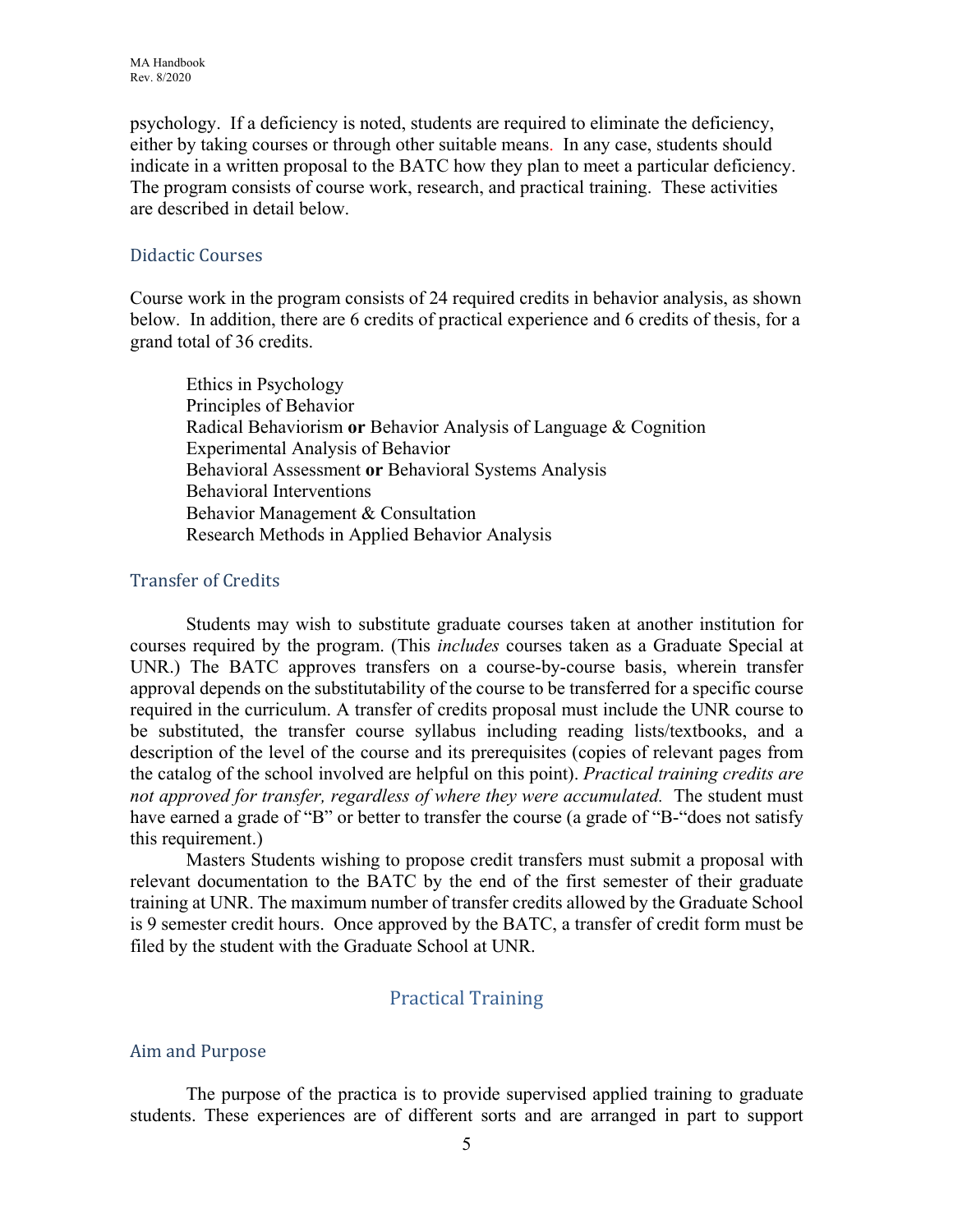students' career interests and, in part, to broaden their interests.

## Placements and Procedures

Practicum experiences may involve clinical, educational, research or organizational and program development work. Placements are arranged and assigned by the BATC and are managed and monitored by the faculty to whom the student is assigned. Students may neither apply for nor accept an offer from a practicum site without the written approval of the BATC.

One semester of practicum is equivalent to 150 hours, or 10 hour per week for 15 weeks. Students are required to log their time and activities and to make these data available to the relevant faculty on a weekly basis. Practicum faculty are responsible for specifying student's responsibilities, signing their logs, and for guiding, monitoring and evaluating students' performance. Students, in turn, are responsible for evaluating practicum faculty. If the student does not log 150 hours by the end of the practicum semester, they will receive a grade of "Incomplete" for the semester and will be required to finish the hours during the subsequent semester.

# ACADEMIC ADVISMENT

 When students enter the program, they are assigned to one of the core behavior analysis faculty who serves as their academic advisor for the first semester of study or until such time as a research advisor is arranged. Student and advisor should work out a tentative program of study, including the transfer of previous graduate courses. The academic advisor also serves as the liaison between the student and the BATC, and source of support for counseling, tutoring, or other assistance.

*Research Lab Selection*. First year students are required to attend the lab of their appointed advisor during their first semester to align with the research enterprise of the program. During this time, first year students are also encouraged to visit other research labs in the Behavior Analysis Program for the purpose of familiarizing themselves with faculty research interests and advisement styles. By the beginning of their second semester, each graduate student should, with the permission of faculty member involved, settle into what is to be their primary research lab.

Academic Advising: Each student in the program has an academic advisor whose primary responsibility is to assist the student in completing their degree requirements. This includes facilitating the student's research, promoting the student's professional development, and preparing the student for employment as a behavior analyst. The advisor also serves as the liaison between the student and the BATC. If at any time a student needs counseling, tutoring, or other assistance, the advisor is the person to help him/her make the appropriate arrangements. The advisor is also responsible for initiating disciplinary procedures in the case of a student's ethical or academic misconduct.

It also is the responsibility of a faculty member to provide appropriate guidance and oversight with respect to each of their student's course and other credit registration completions each semester, including approval of grant-in–aide or other program tuition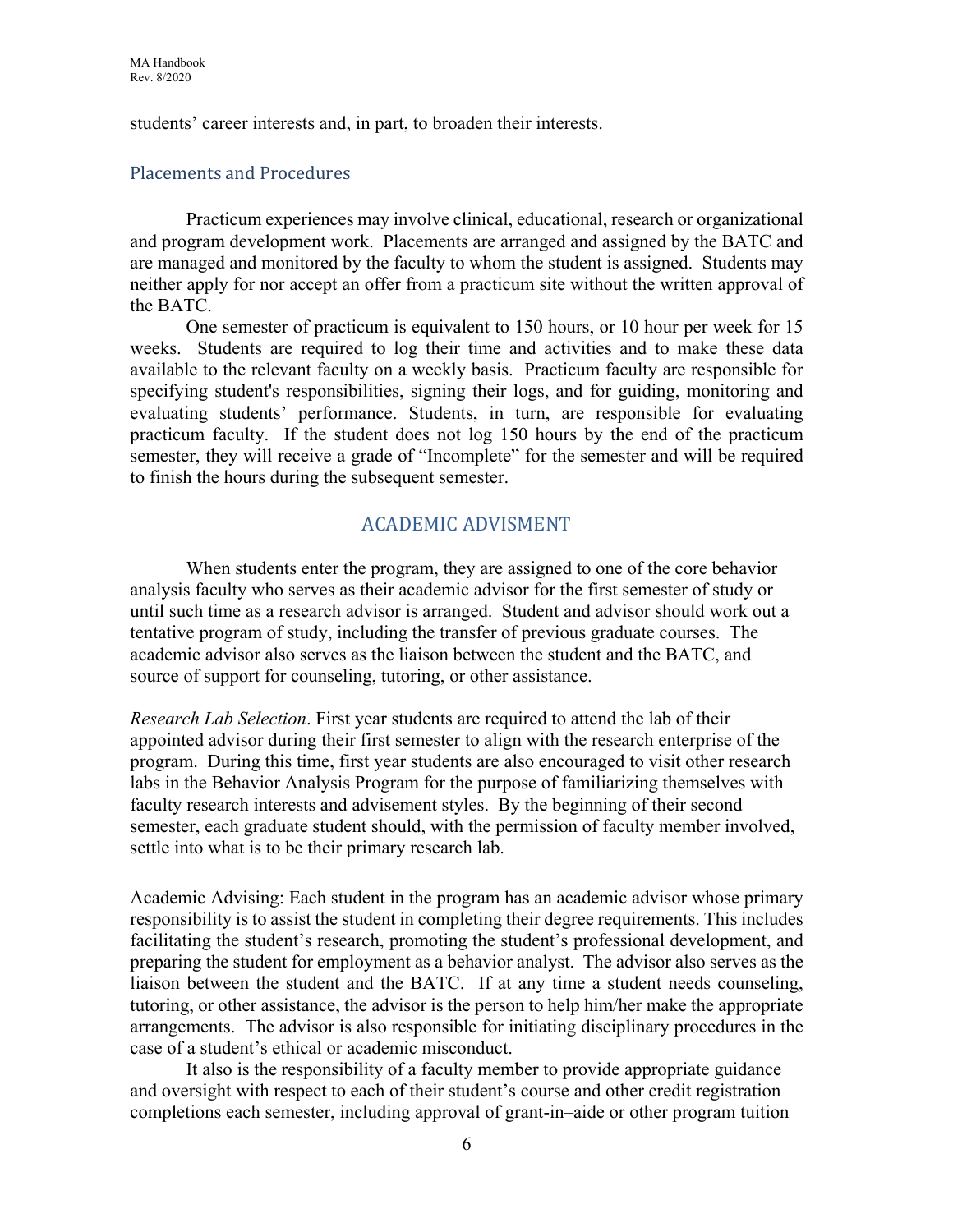payment agreements. Such payment arrangements must be completed within the timelines specified by the graduate school each semester.

## Lab Participation

Research experience is accomplished through participation in faculty research labs. All faculty members hold weekly lab meetings and students are required to participate in the activities of their adviser's laboratory.

## Master's Thesis

The Master's thesis is supervised by a committee of three graduate faculty members, including one outside of the Department of Psychology. Thesis research must be approved by the Institutional Review Board at the University of Nevada, Reno, prior to participant recruitment and data collection. That approval is contingent upon a committee-approved thesis prospectus.

A thesis is usually proposed during the second year of the student's program and completed by the end of the third year. The student works with his/her advisor to develop a research proposal. Upon completion of the proposal to the satisfaction of the advisor, the proposal is distributed to the other members of the student's committee and a date for a prospectus meeting is established. At this meeting, the student makes a presentation on the proposed research, followed by a question and answer period, after which the student is excused while the committee makes its evaluation. Three outcomes are possible: (1) Pass: The prospectus is approved as is or with minor modifications; (2) Conditional Pass: The prospectus is approved with more extensive revisions which must be summarized in an amendment to the proposal; or (3) Fail: The prospectus must be revised in accord with the committee's recommendations, after which a second meeting must be held.

 While desirable, a Master's thesis need not make an original contribution to the science of behavior or its applications. It is the responsibility of the student and the thesis advisor to conduct the study as approved by the thesis committee at the time of the proposal meeting. Thesis proposal meetings and defenses may not be scheduled in the anticipated absence of a member of the committee. In special circumstances the missing member must have approved of the proposal or defense document and that approval must be received in writing by the committee chair (the student's advisor) prior to the meeting.

Upon completion of the thesis to the satisfaction of the advisor, it is distributed to the committee members and a date for the defense is established. The defense is conducted similarly to the proposal meeting, and has the same three possible outcome

Students are encouraged to present their theses at a professional meeting or conference, and to submit their work for publication

## Professional Development

#### Board Certification for Behavior Analysts (BCBA and BCaBA)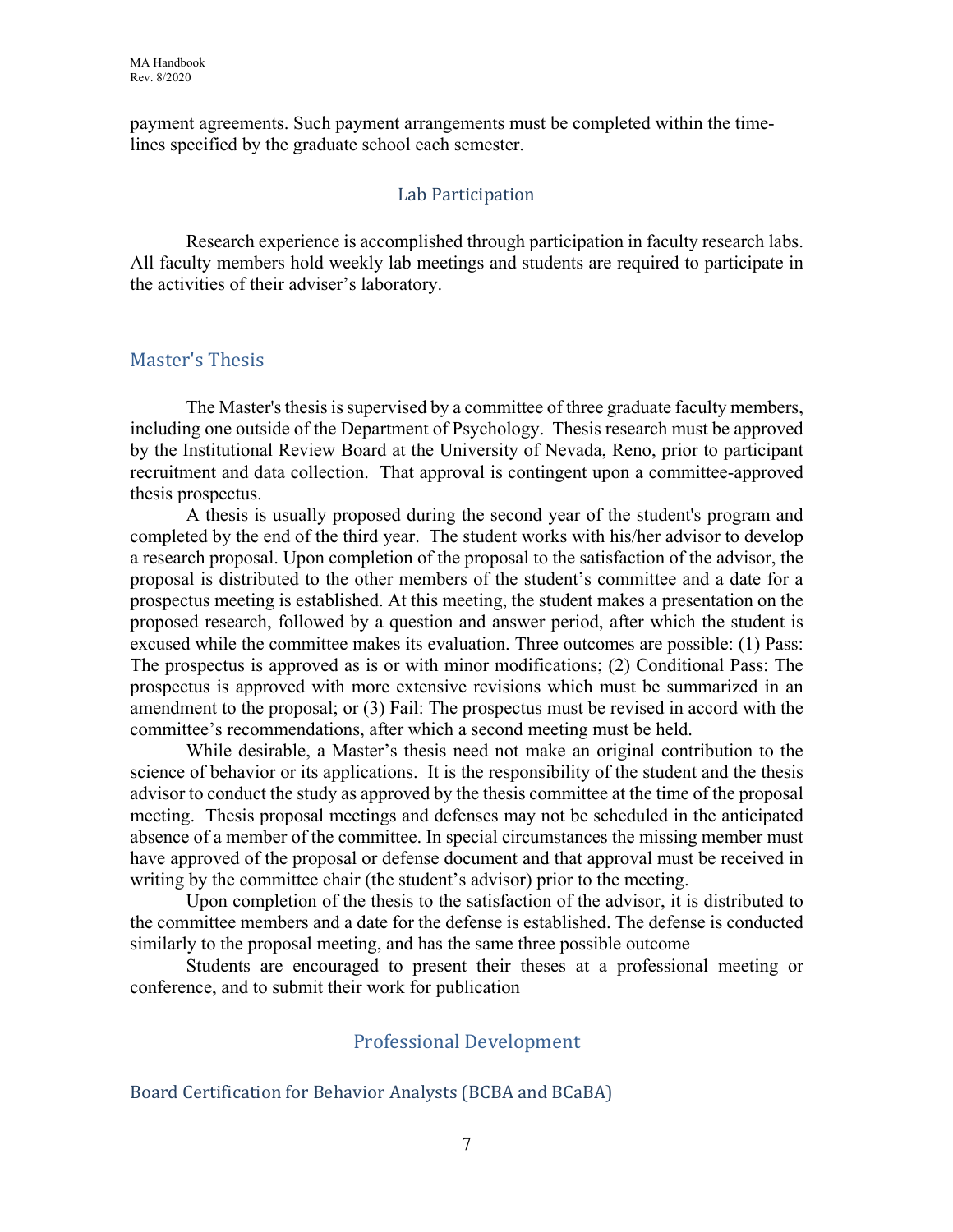The Program's curriculum is approved by the Behavior Analyst Certification Board (BACB) as meeting the training requirements necessary to sit for the examinations for certification at the BCBA and BCaBA levels. Students for whom this professional credential has immediate or longer-term professional significance are expected to have completed the requirements necessary to sit for the BCBA exam within three years of their admission to the program. These requirements include completion of all necessary courses, a completed thesis, an awarded degree and the proper number of hours of supervision. (Students are referred to the BACB web site for complete information regarding Board Certification.)

Those faculty who are BCBA and who opt to supervise students in their lab do so in strict accordance to the guidelines of the BACB. A student's responsibility in this regard includes making the relevant forms available to the faculty member supervising their applied experience and making sure they are current, complete and accurate.

Supervision for board certification purposes may be available in the community at large. Any arrangements of this sort must first be discussed with student's advisor, who must approve of the arrangement in consultation with the BATC.

## Intellectual Development

Students are expected to take advantage of opportunities for intellectual development available to them. Opportunities of this sort include departmental colloquia, conferences, and receptions for visiting scholars. Students are also expected to present their research and scholarly work at professional meetings or conferences, and to take advantage of these opportunities to become acquainted with the professional community. Travel funds are often available through the Department of Psychology and the Graduate Student Association.

## Professional Service

Professional development also occurs by way of participation in service activities for relevant professional societies, such as volunteering to serve on committees, task forces, and conference organizing committees, newsletter staff, and the like. Numerous opportunities of these sorts are available to students by way of faculty involvement in professional societies, special interest groups and committees. Service to the Psychology Department and the Behavior Analysis Program, especially in roles as student representatives, is also especially valuable.

## Financial Literacy

Students are expected to develop financial literacy with respect to the Behavior Analysis Program and its various entities, and to demonstrate this competence in their professional placement activities and in Behavior Analysis Program meetings.

## Student Performance Evaluation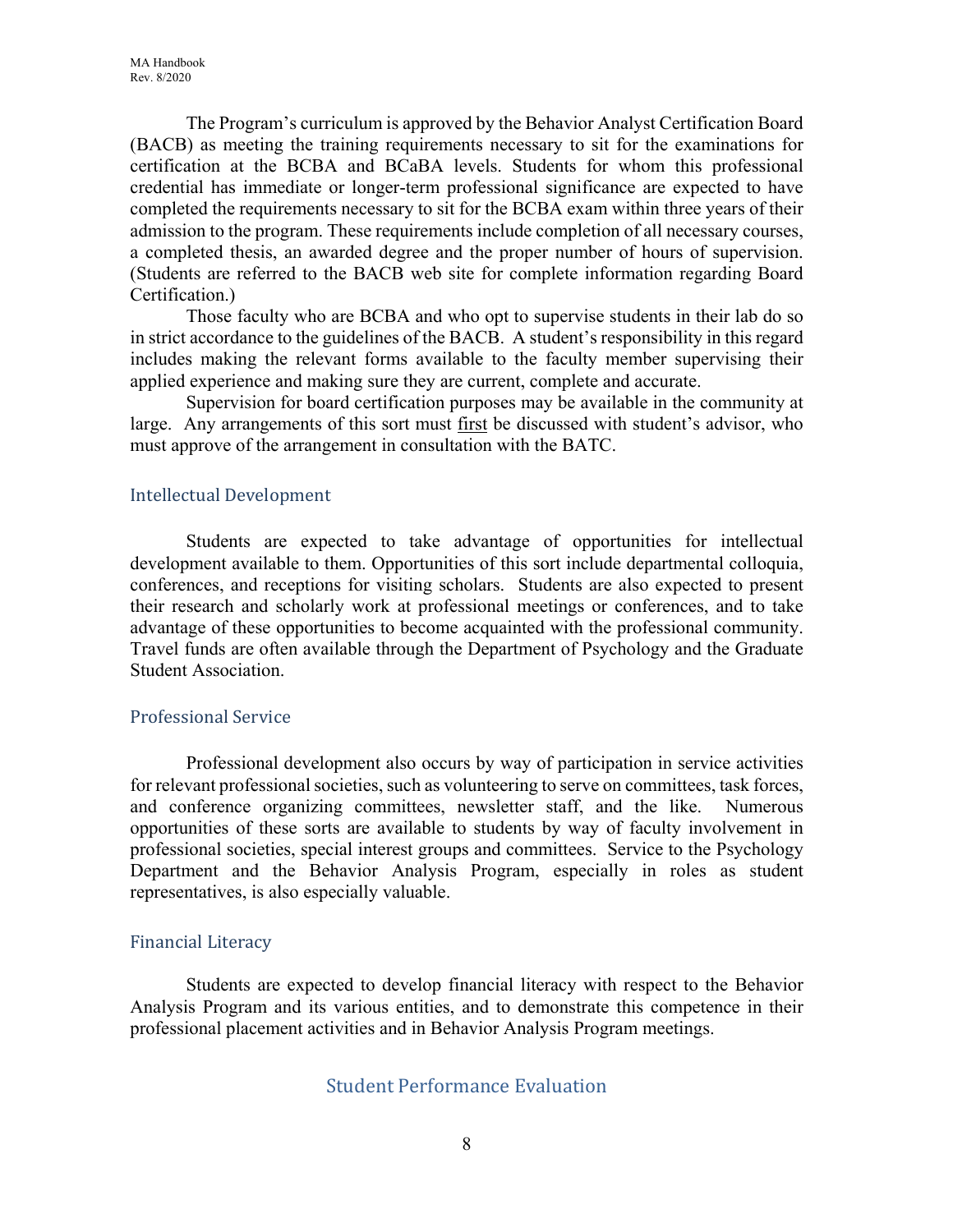Students' academic and professional performances are evaluated at the beginning of each year according to the Program Evaluation System. Students are evaluated in the following five areas: (1) academic performance, (2) program citizenship, (3) research and scholarly activities, (4) professional performance, and (5) professional development. These evaluations result in a permanent product that is signed by both the student and the student's advisor. Students must provide their advisor at that time of their annual evaluation with a current vita, an (unofficial) academic transcript, and a formal Plan of Study.

All students from their second year forward must provide the following materials to the BATC by the latter part or September of each year: 1) an updated *Plan of Study* (available from the Graduate School website); 2) a current CV; and 3) a current transcript.

#### Satisfactory Progress

 Maintaining a full course of study, achieving at least a "B" grade in all behavior analysis core courses, satisfactory performance in program-sponsored employment and a sterling record of ethical conduct constitute satisfactory progress. Unsatisfactory performance in graduate courses may result in student's dismissal from the Behavior Analysis Program (see Appendix E).

If a student has demonstrated misconduct of an ethical sort, continuation in the program may be denied, or graduation delayed, until the BATC is satisfied that the student will be able to function in the future in a responsible and ethical manner.

The Master's degree is ordinarily achieved in 3 years, although particular types of research and unforeseen difficulties may result in a longer time to completion. Master's students will be notified, at the end of three years that they have one additional year to complete their degree requirements. Failure to complete the degree requirements by the end of the fourth year may result in termination from the program at the discretion of BATC.

#### Program Performance Evaluation

In order for the Behavior Analysis Program to show continuous improvement in the accomplishment of its mission, we need to know how well we are doing on critical outcome measures. For this purpose, we maintain and review Key "Dashboard" measures (those required for ABAI program accreditation and others) concerning overall student milestones, research and scholarly productivity and program financial operations. All students and faculty in the Behavior Analysis Program participate in this program evaluation system.

## Financial Operations

The Behavior Analysis Program operates in part on a self-capitalization plan. This means that the program is partially funded by the entrepreneurial efforts of the faculty and graduate students. Most of the resources for the program, including student support, staff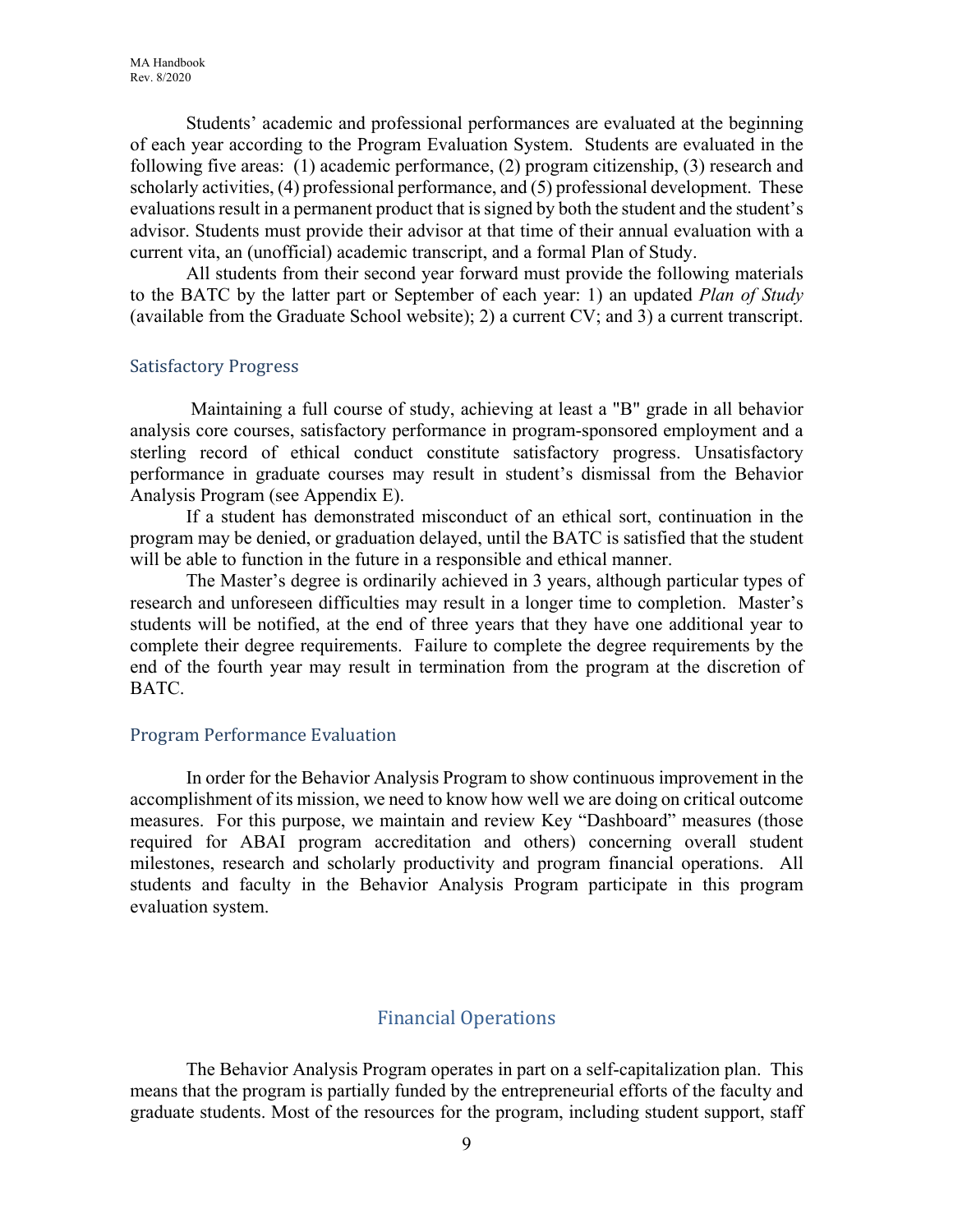support, equipment, and operations expenses are generated through these efforts. The success and vitality of the program depends on the effectiveness of these efforts.

#### Financial Management

 To enable faculty and graduate students to participate in these efforts, the Behavior Analysis Program operates on a financial management plan. This means that all faculty and students are informed as to the financial status of the program on a regular basis. Graduate students are encouraged to participate in financial analysis, planning and intervention. These are important skills to develop as a graduate student, as financial literacy is becoming increasingly important for professionals in our field.

# Student Funding

Students admitted to the Master's Program, and students who remain in the program, do not receive any guarantee of financial support in any form (e.g., employment, assistance with tuition, fees, etc). Students may nonetheless receive support by working in one of the programs or projects managed by a core faculty member (e.g., ECAP, PATH). A *Terms of Employment* form plus several other student employment documents must be signed by the student each year in order to secure this funding.

Domestic students are expected to have established residency in Nevada by the beginning of their second year in the program. Failure to establish Nevada residency will result in the University requiring tuition to be paid at the out-of-state rate. Such rates are not covered by any funding offered by the Behavior Analysis Program. It is the responsibility of the student to pay the difference between the in-state and out-of-state rates. International students are exempt from the Nevada State residency requirement. Funding guarantees offered by the Behavior Analysis Faculty *do not* include paying tuition and fees at the out-of-state rate. It will be the responsibility of the student to pay the difference between the in-state and out-of-state tuition and fees.

Before taking (or creating) a paid position in the community, a student must first gain the approval of their advisor and then must submit a written notice to the BATC regarding their plans, including how taking a paid position will effect earning their degree in a timely manner. Students contemplating taking a paid position in the community should know, first, that working in the community for an individual or agency which competes directly with the programs and projects in Behavior Analysis Program is discouraged, and second, that there are legal restrictions and regulations governing their activities and the manner in which they represent themselves to the community.

## PROGRAM EVALUATION

 In order for the Behavior Analysis Program to show continuous improvement in the accomplishment of its mission, we need to know how well we are doing on critical outcome measures. For this purpose, we maintain and review Key "Dashboard"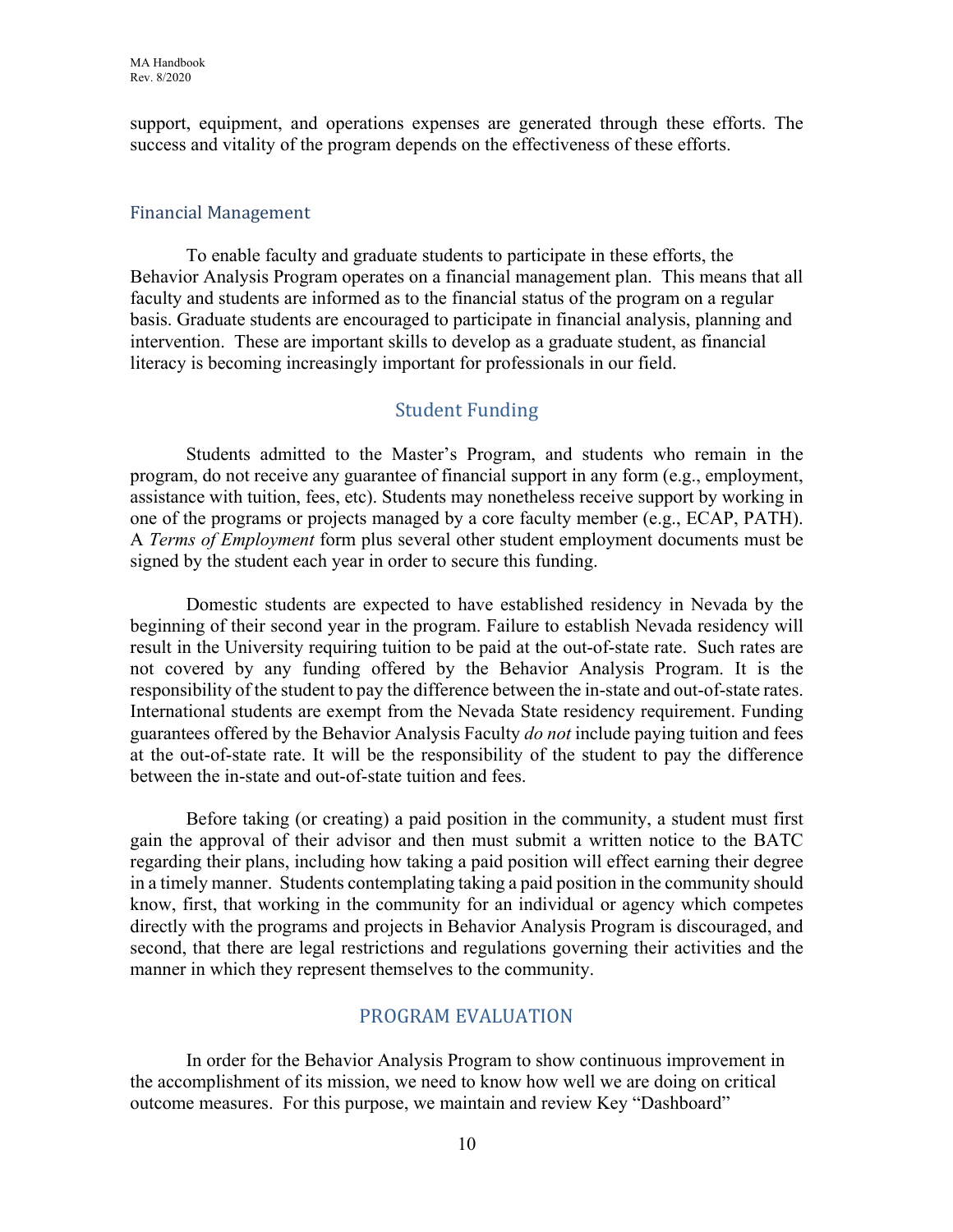MA Handbook Rev. 8/2020

measures (those required for ABAI program accreditation and others) concerning overall student milestones, research and scholarly productivity and program financial operations.

# BEHAVIOR ANALYSIS MASTER'S CURRICULUM

| Credits  | Course  | <b>Title</b>                             |
|----------|---------|------------------------------------------|
| 3        | Psy 609 | Principles of Behavior                   |
| 3        | Psy 695 | Ethics in Psychology                     |
| 3        | Psy 673 | Radical Behaviorism                      |
| 3        | Psy 711 | <b>Experimental Analysis of Behavior</b> |
| 3        | Psy 783 | <b>Behavioral Interventions</b>          |
| 3        | Psy 713 | Behavioral Observation & Assessment      |
| 3        | Psy 767 | Behavioral Management & Consultation     |
| 3        | Psy 701 | Research Methods in Behavior Analysis    |
| 6        | Psy 766 | Behavior Analysis Practicum I            |
| <u>6</u> | Psy 797 | Thesis                                   |
| 36       |         |                                          |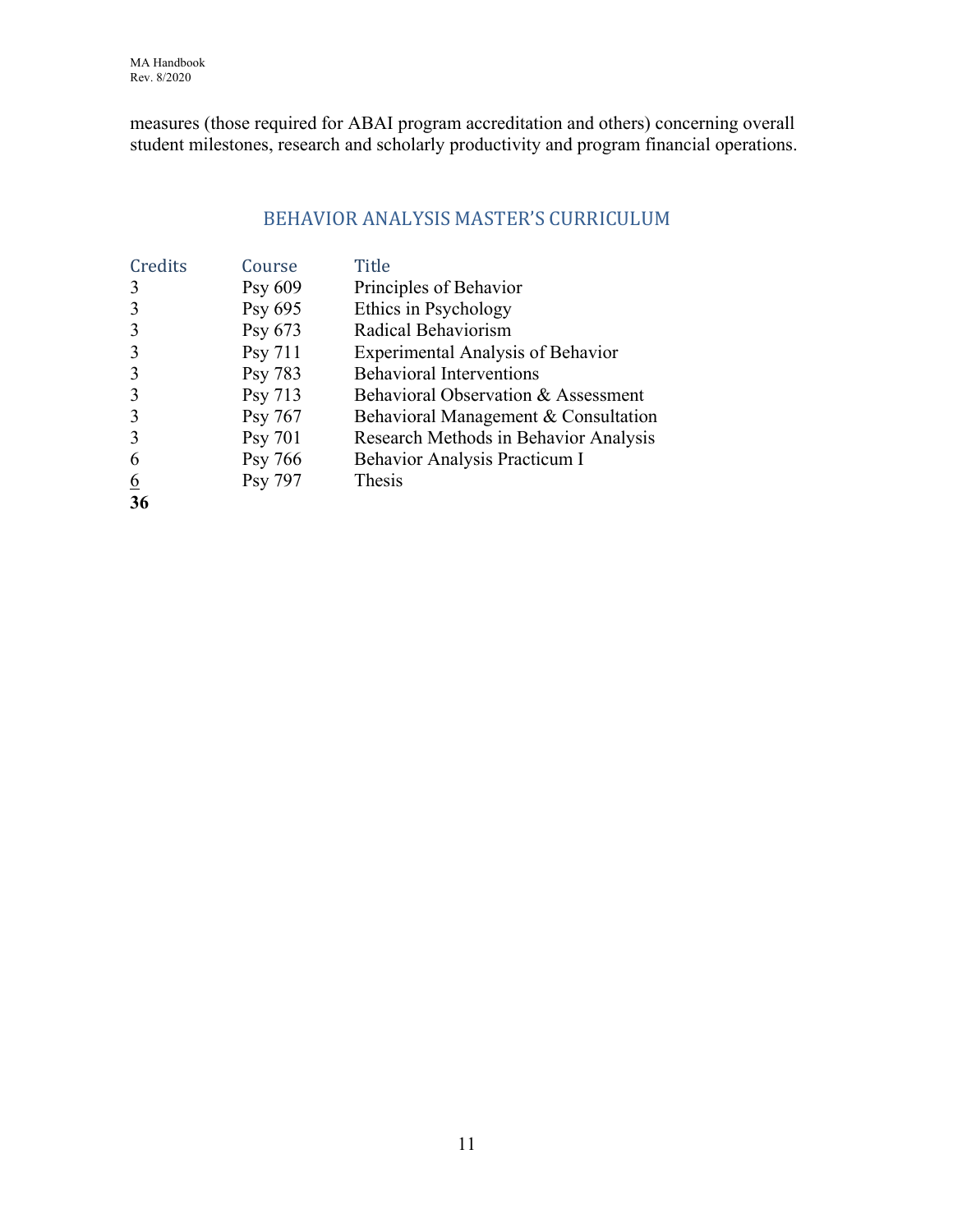## APPENDIX A

# Policy Regarding Course Time Limits **Behavior Analysis Program**

The Graduate School requirements regarding graduation time limits specify that course work for a master's degree must be completed within six years preceding the granting of the degree.

Time limits ordinarily start once a student begins taking courses relevant to their graduate degree. This is not the only point at which the time limit begins, however. It also applies to courses completed as a graduate special, to courses completed in a previous graduate program, and to courses transferred from another institution. (Credits from a previously completed master's degree approved to apply to the doctoral degree are exempt from time limits.)

The consequences for exceeding the time limit are that the course(s) in question is dropped from the student's transcript and thus may not be included in the materials required for awarding the degree. In short, the student will not graduate due to aging coursework.

 The Behavior Analysis Program (the Program) must abide by the Graduate School policy. The policy gives the Program some latitude, however, in recommending to the Graduate School a temporary exception to course time limits on a case-by-case basis. Since the vast majority of students complete their degree requirements well before the course time limit takes effect, exercising this latitude should rarely occur. In other words, timely progress toward graduation is the rule, and students are strongly advised to follow it without exception.

#### Re-registering for the Course(s)

 A student may elect to re-register for the course(s) that exceeds the time limit. The effect of this is that the old course(s) will be replaced by the new course(s). A grade of "B" or better must be earned in the new course(s). The preference is to have the student take the course(s) at UNR. Other arrangements may be acceptable, including reregistering through UNR's off-campus program or registering at another institution that offers the same course(s).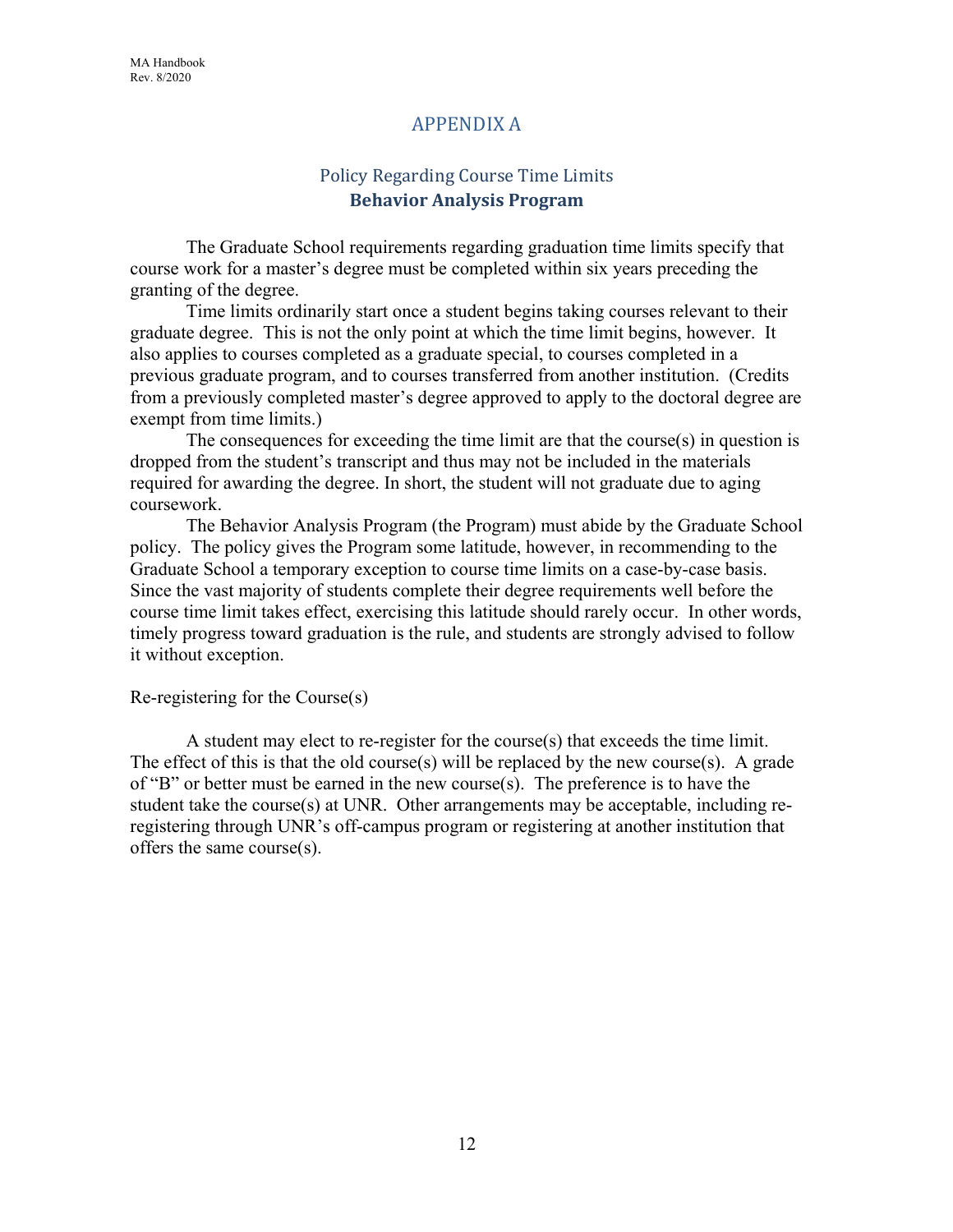# APPENDIX B

## Student Representative to the BATC: Roles and Responsibilities

## *Eligibility*

*Doctoral representative*. The student must be entering his or her 2<sup>nd</sup>-5<sup>th</sup> year in the program, and be in good academic standing.

*Masters' representative*. The student must be entering his or her 2<sup>nd</sup> or 3<sup>rd</sup> vear in the program, and be in good academic standing.

## *Term*

 The term is one year, beginning in the fall semester and continuing through the summer. Students may not serve more than two consecutive terms.

## *Conditions*

As a rule, students are excluded from discussions and decisions concerning personnel matters. Exceptions to the rule will be approved by the BATC on a case-bycase basis.

## *Evaluation*

Students will be evaluated by the BA Program Director at the end of their term.

## *Duties*

- 1. Attend Scheduled BATC meetings and convey relevant information to students
- 2. Upon request, generate the BATC meeting minutes
- 3. Canvas student opinion and raise student issues at BATC
- 4. Attend scheduled BAP meetings
- 5. Chair student meeting prior to BAP, and raise student issues during BAP
- 6. Record student attendance at BAP and submit to BA office
- 7. Conduct nominations and elections for new student representatives
- 8. Collect "good news" items from students for BAP
- 9. Organize and chair pre-faculty-student retreat, and assist faculty and staff with faculty-student retreat
- 10. Organize student social events for visiting scholars
- 11. Upon request, collect and maintain updated electronic copies of all graduate students' (Ph.D.

& M. A.) CVs. All CVs should be stored in an on-line folder (i.e., drop box) and be accessible to all BA faculty  $&$  graduate students

12. Other duties as assigned by BATC to foster the continuous improvement of the BA Program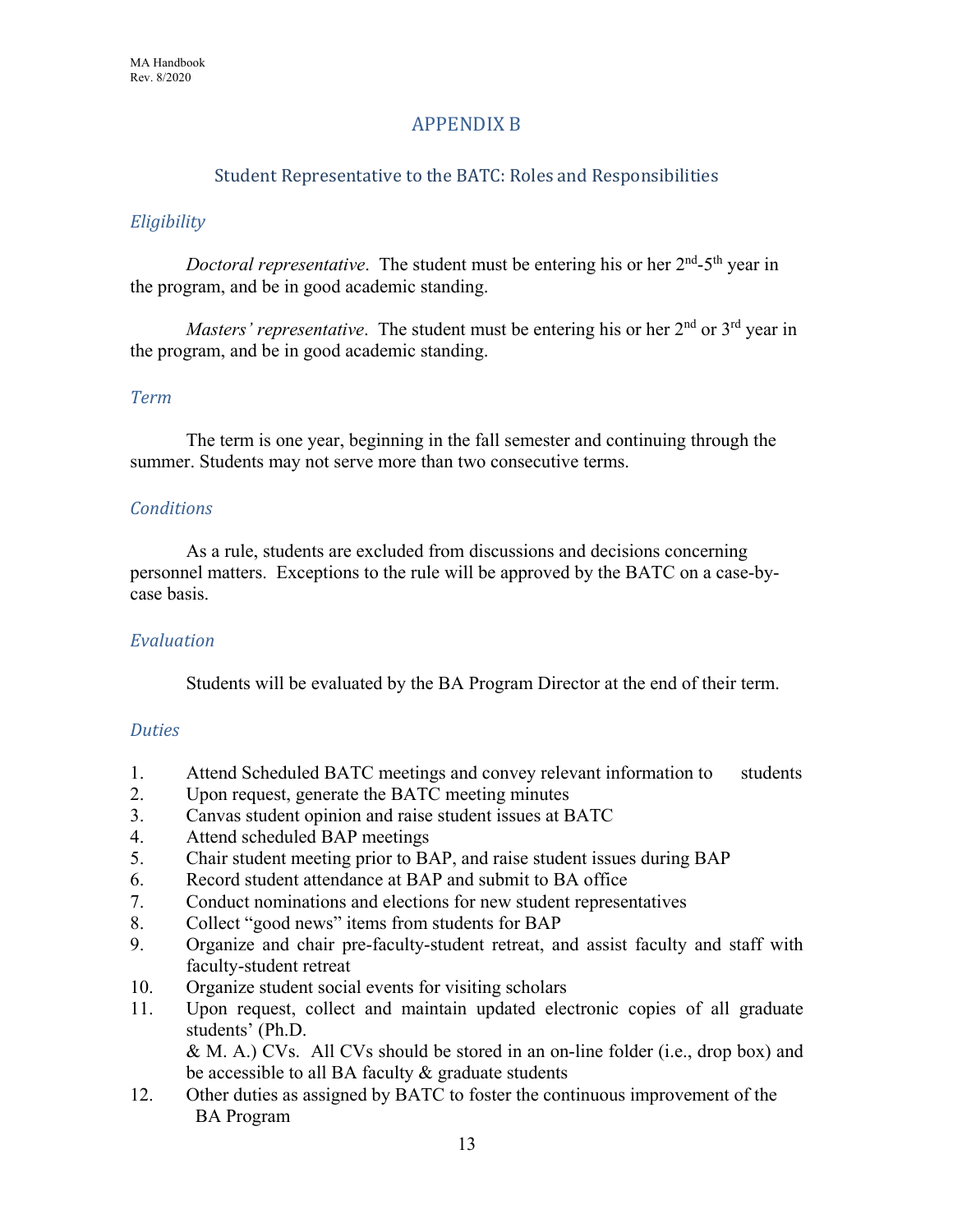# APPENDIX C

## Policies Regarding Disciplinary Actions Behavior Analysis Program

## *Circumstances Warranting Disciplinary Action*

Disciplinary actions taken by the B ATC with respect to students may pertain to such issues as:

- 1. Unsatisfactory academic progress (e.g., failing classes, carrying less than a full load of credits, inadequate progress toward completion of degree, poor lab attendance, etc.)
- 2. Unsatisfactory performance in a professional placement (e.g., flagrant disrespect for authority, inappropriate interactions with clients, failing to show up for work, failing to attend supervision meetings, etc.)
- 3. Ethical violations (cheating, plagiarism, falsification of data, inappropriate relations with subordinates, inappropriate behavior with respect to clients, misrepresentation of credentials, etc.)
- 4. Program policy violations (e.g., private consultation in local region, accepting unauthorized employment, etc.)
- 5. Behavior unbecoming of a graduate student (e.g., excessive drinking or other substance abuse in a professional circumstance, etc.)
- 6. Other such, circumstances as may arise.

## *Disciplinary Actions*

Actions may include reassignment of professional placement, reassignment of advisor, loss of funding, dismissal from the Program, or other such actions as deemed reasonable and appropriate given the offense. Some such actions, and the circumstances warranting them, are specified in Student Handbooks. All materials pertinent to disciplinary action (supervisor's claim, student's response, etc.) shall be placed in the student's personnel file. These materials shall be purged from the file only if the claim is found unwarranted and no disciplinary action is thereby taken.

## *Proposals to Initiate Disciplinary Actions*

Proposals to initiate disciplinary procedures against a student shall be brought to the BATC by the student's supervisor (i.e., the student's advisor or professional placement supervisor), or by another member of the program who has witnessed actions that potentially warrant discipline. The disciplinary action proposed, along with the reasons for it, shall be presented to the BATC in writing. Normally, such proposals shall be presented within two weeks of the alleged offense. Initial consideration of the claim shall be made by the BATC, in the absence of the student and student representatives.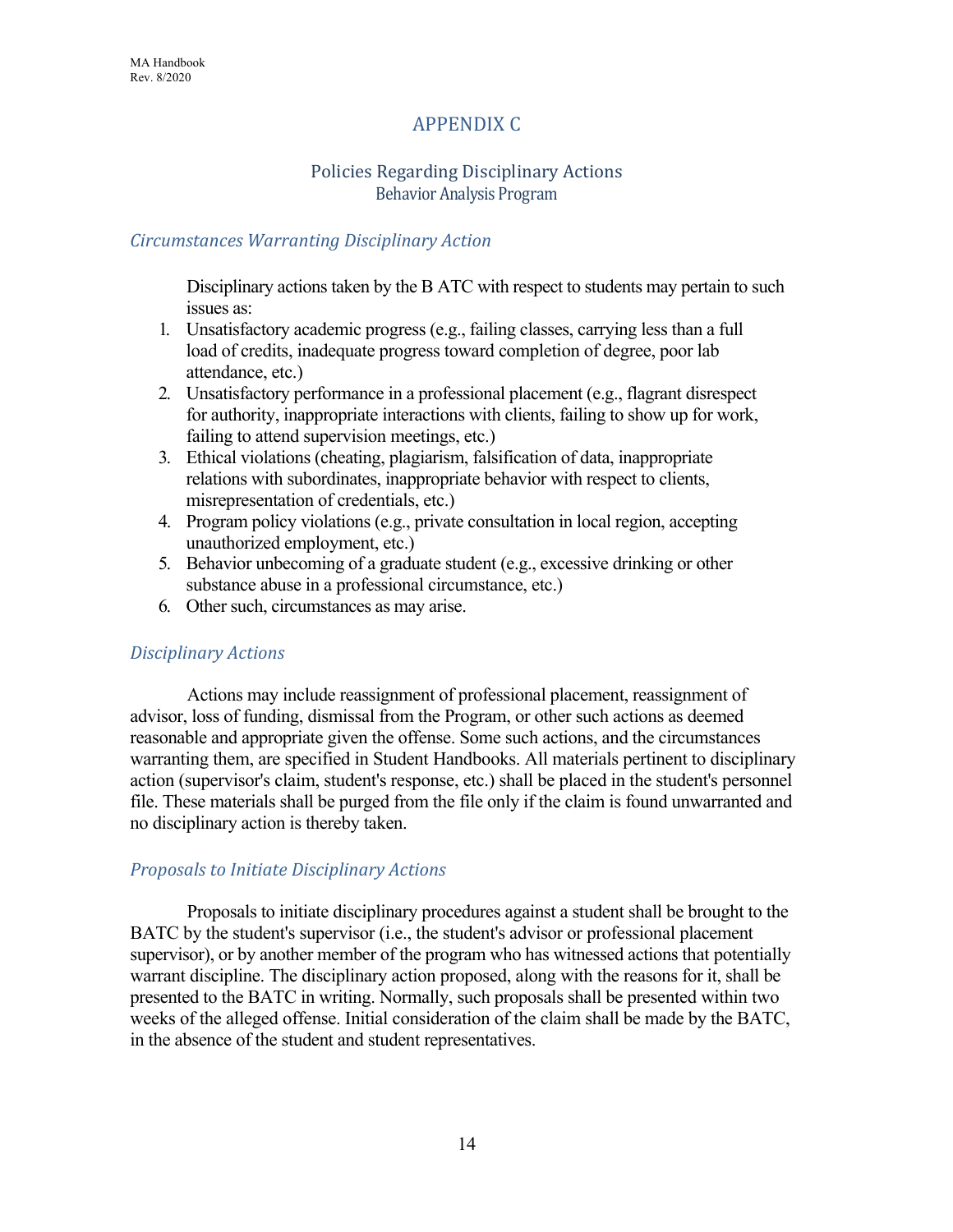## *Student's Response to the Claim*

Some proposals to initiate disciplinary action may not result in action by the BATC. Should the BATC elect to discipline the student, however, the student shall be notified by the BATC in writing. The claim against the student shall be forwarded to the student within two weeks of the BATC's decision. The student shall be given the opportunity to prepare a statement concerning the allegations made in the claim, and to forward this statement to the BATC within two weeks of notification.

## *Hearing of Arguments*

At the first available opportunity, a hearing shall be scheduled to consider the case, at which the student, as well as the relevant student representative to the BATC (or another advocate of the student's choice), shall be present. Following the hearing, at the first available opportunity, the BATC shall meet to determine whether or not the proposed disciplinary action, some other action, or no action is warranted. Neither the student nor the student's advocate shall be present at this meeting. The decision of the BATC shall be made known to the student within 24 hours of this meeting, in writing.

# *Appeal of Decision*

This decision shall be regarded as binding, unless the student requests an appeal of the decision, in writing, within two weeks of the delivery of the outcome. An appeal shall be considered on the basis of corroborated evidence not contained in the original action. The appeal shall be conducted in the presence of an impartial observer, preferably a disinterested faculty member in the Psychology Department, as well as the student's advocate. If no appeal is launched within this period, the disciplinary action shall be implemented. Implementation of disciplinary action shall be suspended until the opportunity for appeal has elapsed. The outcome of the appeal, on the basis of subsequent discussion by the BATC and the impartial observer, shall be delivered to the student in writing within two weeks, after which the action shall be implemented or not implemented as determined by this discussion.

## *Grievance Proceedings*

Subsequent action by the student, if not satisfied with the decision, shall be the student's responsibility. Such actions shall be conducted in accordance with the University's grievance procedures.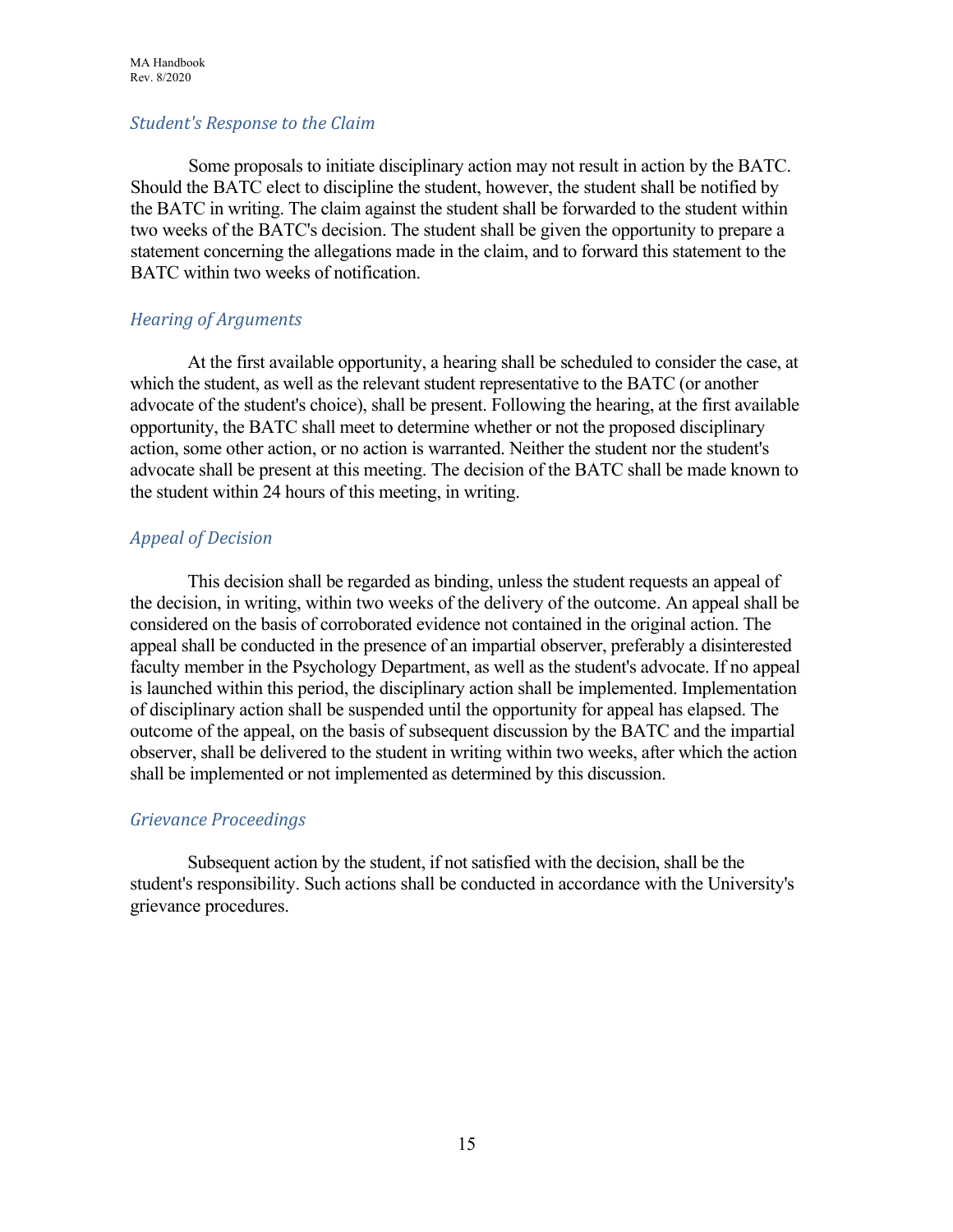MA Handbook Rev. 8/2020

#### Appendix D

## Policy Regarding Student Complaints and Requests for Reconsideration Behavior Analysis Program

Students are advised to seek solutions to problems they are encountering first with their advisor, who serves as the student's advocate to the BATC. If the student's problem is such that the advisor cannot be approached for solution, the student is advised to discuss the problem with the Program Director, In the event that neither of these attempts is successful in solving the problem, such complaints and requests for reconsideration of decisions shall be presented to the BATC in writing for resolution.

#### *Complaints and Requests Pertinent to Individual Students*

Should such actions pertain to an individual student, the student shall prepare and sign the document. The student should also indicate whether or not they wish student representatives to have access to these materials.

#### *Complaints and Requests Pertinent to More than One Student*

Should such actions pertain to more than one student, the students involved may prepare and sign the document. Students preparing such documents shall indicate whether or not they wish student representatives to have access to these materials. Alternatively, complaints may be presented to the BATC by the students' representatives.

#### *Consideration by the BATC*

Prior to consideration of these materials, the individual(s) named in the complaint shall be given access to them, and shall have an opportunity to prepare a response. Thereafter, complaints or requests for reconsideration, along with faculty members' responses, shall be considered by the BATC at the first available opportunity, with or without student representatives present, as indicated in students' materials. Upon consideration of the materials and the faculty member's response, the BATC shall meet in the absence of student representatives to consider solutions to the problem. The outcome of this discussion shall be made known to the students involved, or to the student representatives, in writing, within two weeks of the complaint.

#### *Response to Consideration*

If students are satisfied with the BATC's response to the complaint, no further action shall be required. If students are not satisfied with the response, further action may be initiated by individual or multiple students, in accordance with University grievance procedures.